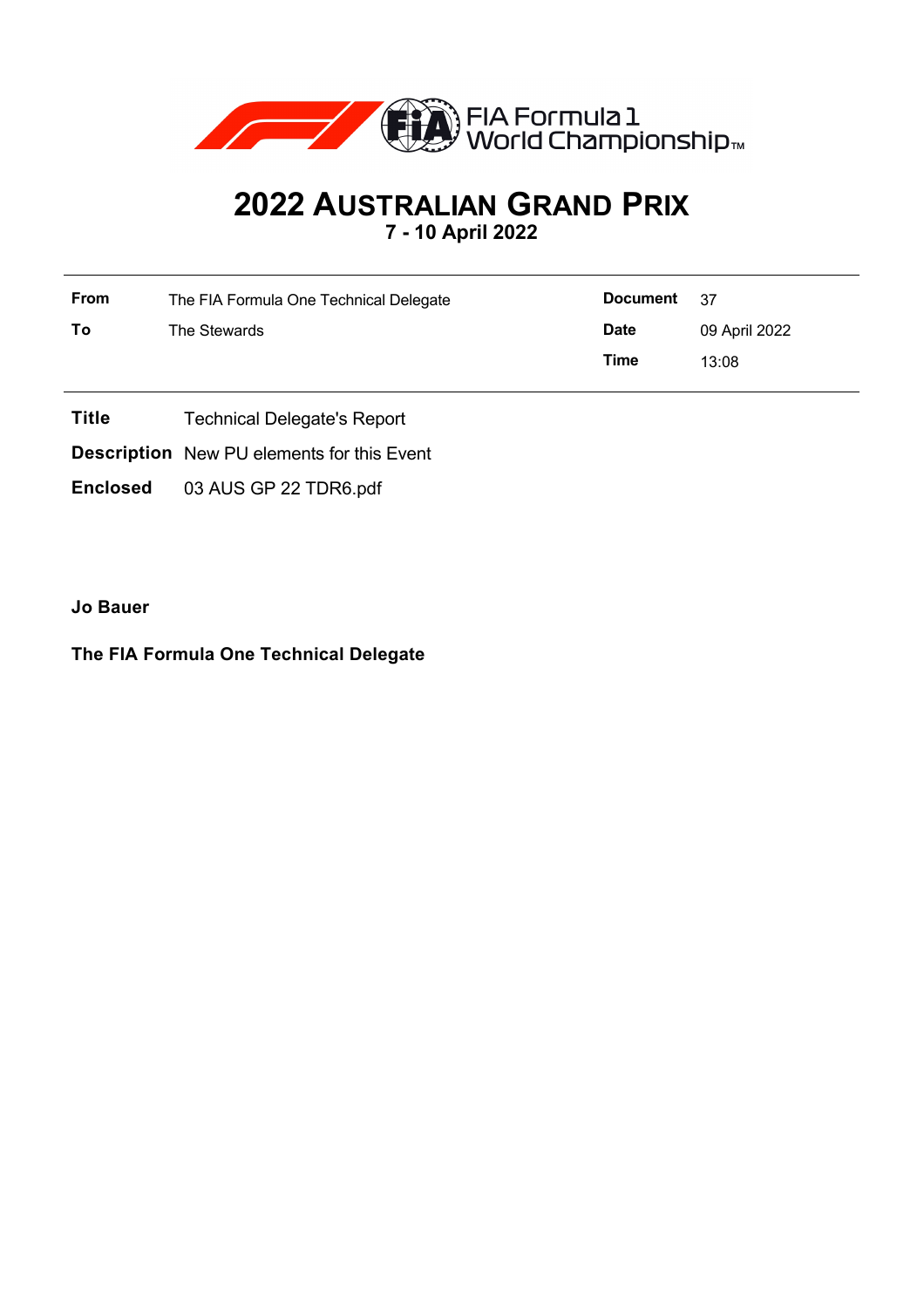

## **2022 AUSTRALIAN GRAND PRIX**

**08 - 10 April 2022**

**From :** The FIA Formula One Technical Delegate

**To** : The Stewards of the Meeting **Date** : 09 April 2022

## **TECHNICAL DELEGATE'S REPORT**

The following driver will use a new internal combustion engine (ICE) for the remainder of the Event:

| <b>Number</b> | Car                          | <i><b>Driver</b></i> | <b>Previously used ICE</b> |
|---------------|------------------------------|----------------------|----------------------------|
| -05           | <b>Aston Martin Mercedes</b> | Sebastian Vettel     |                            |

The internal combustion engine used by Sebastian Vettel is one of the three new internal combustion engines allowed for the 2022 Championship season and this is in conformity with Article 28.2 of the 2022 Formula One Sporting Regulations.

The following driver will use a new turbocharger (TC) for the remainder of the Event:

| Number | Car                          | <b>Driver</b>           | <b>Previously used TC</b> |
|--------|------------------------------|-------------------------|---------------------------|
| -05    | <b>Aston Martin Mercedes</b> | <b>Sebastian Vettel</b> |                           |

The turbocharger used by Sebastian Vettel is one of the three new turbochargers allowed for the 2022 Championship season and this is in conformity with Article 28.2 of the 2022 Formula One Sporting Regulations.

The following driver will use a new motor generator unit-heat (MGU-H) for the remainder of the Event:

| <b>Number</b> | <b>Car</b>                   | <b>Driver</b>    | <b>Previously used MGU-H</b> |
|---------------|------------------------------|------------------|------------------------------|
| -05           | <b>Aston Martin Mercedes</b> | Sebastian Vettel |                              |

The motor generator unit-heat used by Sebastian Vettel is one of the three new motor generator units-heat allowed for the 2022 Championship season and this is in conformity with Article 28.2 of the 2022 Formula One Sporting Regulations.